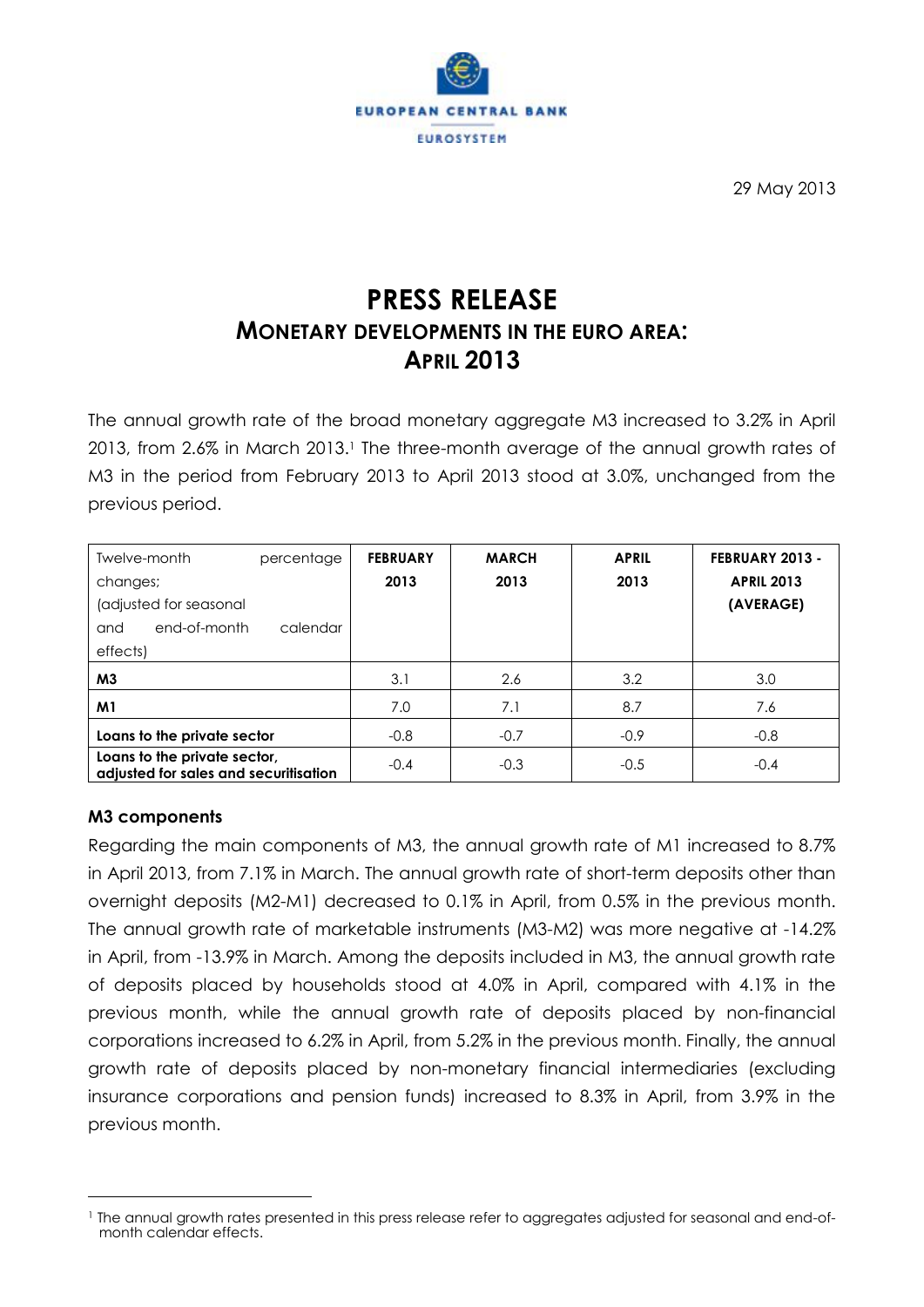#### **Counterparts to M3: credit and loans**

Turning to the main counterparts of M3 on the asset side of the consolidated balance sheet of Monetary Financial Institutions (MFIs), the annual growth rate of total credit granted to euro area residents stood at -0.1% in April 2013, compared with 0.0% in the previous month. The annual growth rate of credit extended to general government stood at 3.5% in April, unchanged from the previous month, while the annual growth rate of credit extended to the private sector stood at -0.9% in April, unchanged from the previous month. Among the components of credit to the private sector, the annual growth rate of loans was more negative at -0.9% in April, from -0.7% in the previous month (adjusted for loan sales and securitisation<sup>2</sup>, the rate was more negative at -0.5%, from -0.3% in the previous month). The annual growth rate of loans to households stood at 0.4% in April, unchanged from the previous month (adjusted for loan sales and securitisation, the rate stood at 0.3%, unchanged from the previous month). The annual growth rate of lending for house purchase, the most important component of household loans, stood at 1.2% in April, compared with 1.3% in the previous month. The annual growth rate of loans to nonfinancial corporations was more negative at -3.0% in April, from -2.4% in the previous month (adjusted for loan sales and securitisation, the rate was more negative at -1.9% in April, from -1.3% in the previous month). Finally, the annual growth rate of loans to nonmonetary financial intermediaries (excluding insurance corporations and pension funds) stood at 0.6% in April, unchanged from the previous month.

#### **Other counterparts**

Over the 12 months up to April 2013, the net external asset position of the euro area MFI sector increased by €209 billion, compared with an increase of €185 billion over the 12 months up to March. The annual growth rate of longer-term financial liabilities of the MFI sector stood at -1.2% in April, compared with -1.1% in March.

#### *Notes*

 $\overline{a}$ 

- *Further predefined tables, statistical data and methodological notes, as well as the advance release calendar, are available on the ECB's website at [http://www.ecb.europa.eu/stats/money/aggregates/aggr/html/index.en.html.](http://www.ecb.europa.eu/stats/money/aggregates/aggr/html/index.en.html)*
- *A set of tables showing MFI balance sheets for the euro area, euro area countries and non-euro area EU countries together with a user-friendly facility for downloading data is available in the ECB's Statistical Data Warehouse at [http://sdw.ecb.europa.eu/reports.do?node=1000003152.](http://sdw.ecb.europa.eu/reports.do?node=1000003152)*
- *February 2013 figures are partly affected by the orderly restructuring of the Spanish banking sector. This has involved, in particular, the transfer of loans to the asset*

 $2$  Adjusted for the derecognition of loans from the MFIs' statistical balance sheets due to their sale or securitisation.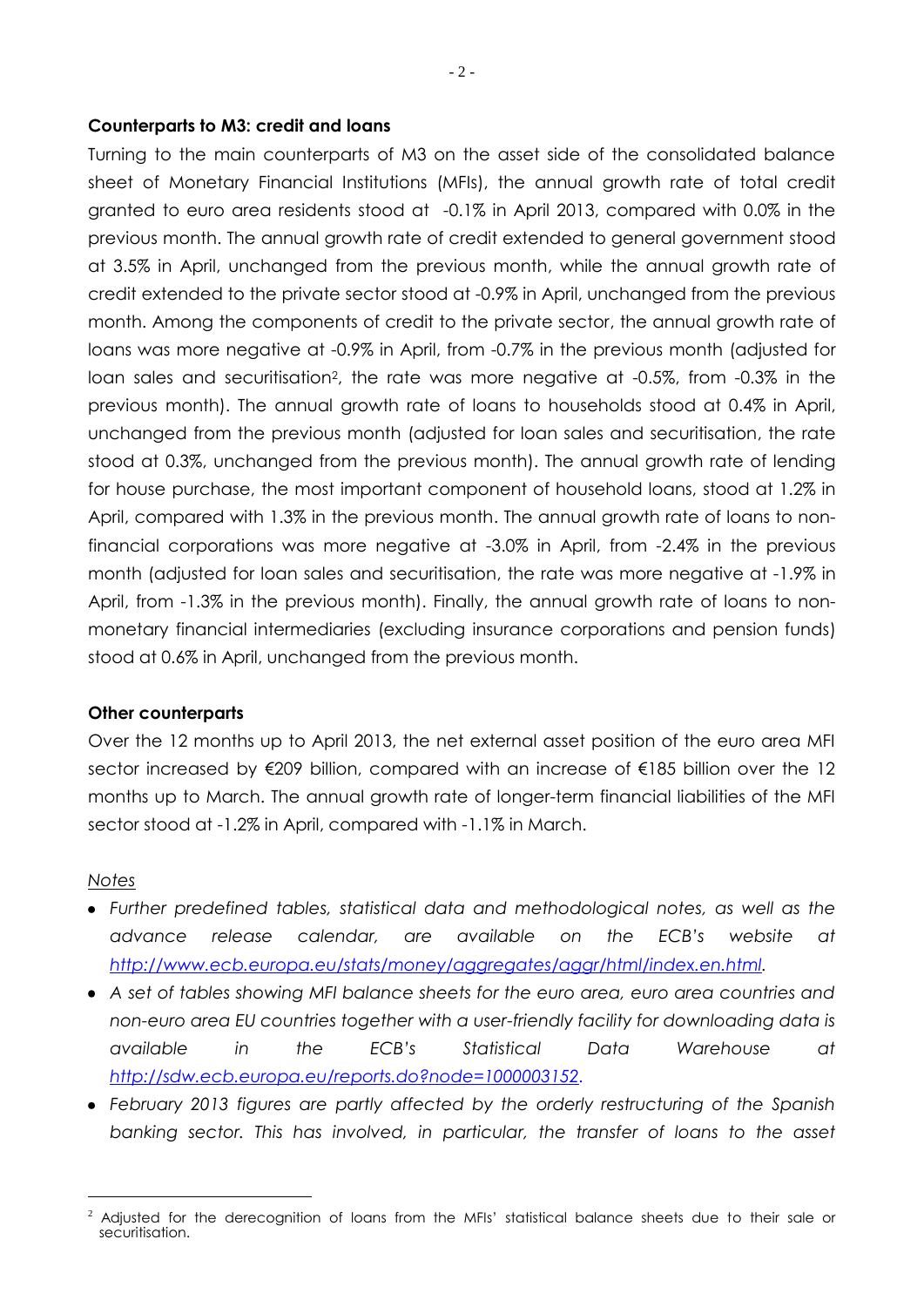*management company for assets arising from bank restructuring (SAREB) and a corresponding increase of securities other than shares held by MFIs (issued by SAREB).* 

## **European Central Bank**

Directorate General Communications and Language Services Press and Information Division Kaiserstrasse 29, D-60311 Frankfurt am Main Tel.: +49 69 1344 7455, Fax: +49 69 1344 7404 Internet: [http://www.ecb.europa.eu](http://www.ecb.europa.eu/)

**Reproduction is permitted provided that the source is acknowledged.**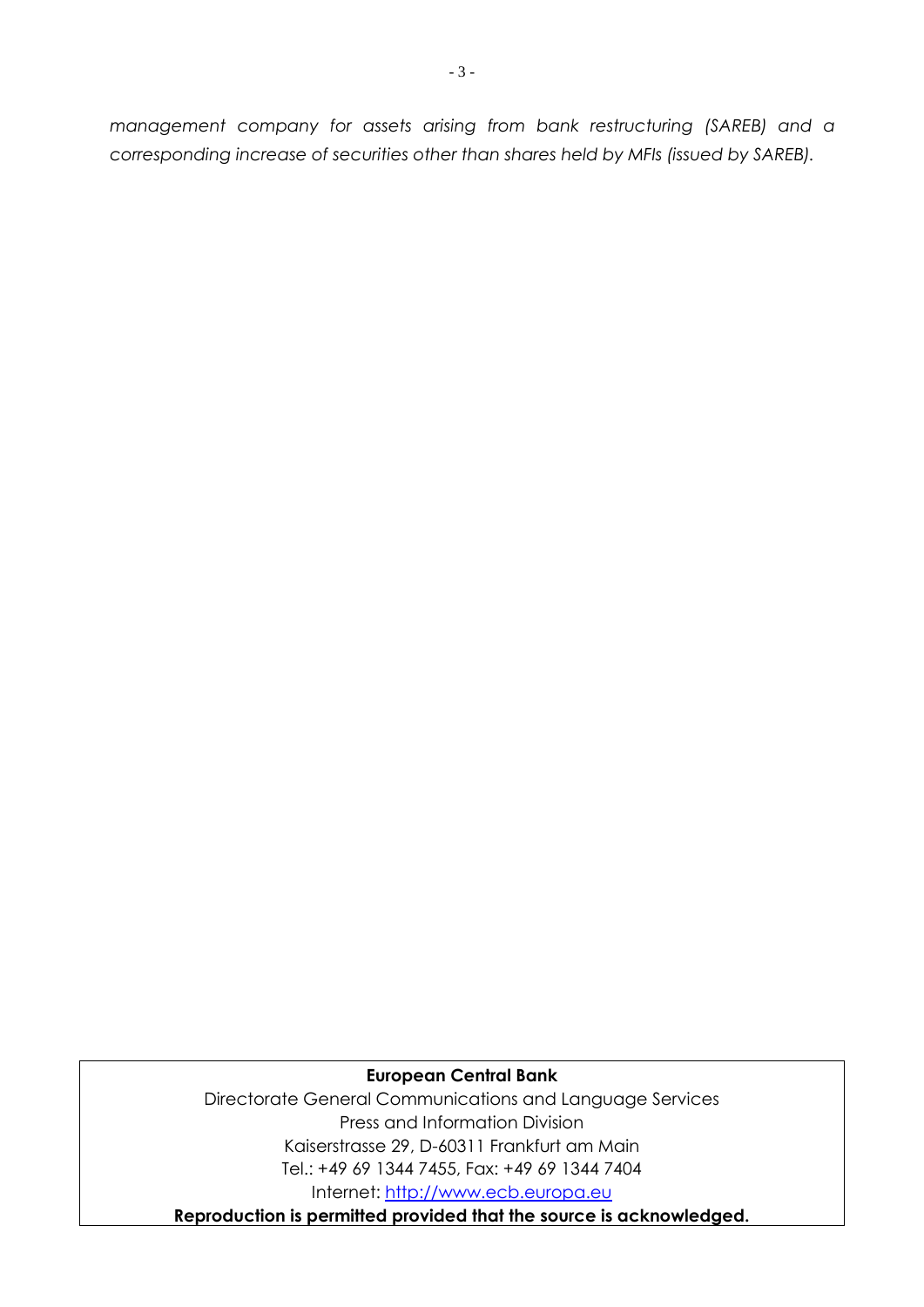|                                                 |                                                                  | END-OF-<br><b>MONTH</b><br><b>LEVEL</b> | MONTHLY FLOW <sup>b)</sup> |                  | <b>ANNUAL GROWTH RATE</b> |                 |              |              |
|-------------------------------------------------|------------------------------------------------------------------|-----------------------------------------|----------------------------|------------------|---------------------------|-----------------|--------------|--------------|
|                                                 |                                                                  | <b>APRIL</b>                            | <b>FEBRUARY</b>            | <b>MARCH</b>     | <b>APRIL</b>              | <b>FEBRUARY</b> | <b>MARCH</b> | <b>APRIL</b> |
|                                                 |                                                                  | 2013                                    | 2013                       | 2013             | 2013                      | 2013            | 2013         | 2013         |
| <b>BREAKDOWN OF DEPOSITS IN M3</b>              |                                                                  |                                         |                            |                  |                           |                 |              |              |
| <b>Total deposits</b> (=items 1, 2, 3, 4 and 5) |                                                                  | 8353                                    | 33                         | 15               | 14                        | 4.3             | 4.2          | 4.8          |
| (1)                                             | Deposits placed by households <sup>c)</sup>                      | 5364                                    | 29                         | 3                | 10                        | 4.5             | 4.1          | 4.0          |
| (1.1)                                           | Overnight deposits                                               | 2424                                    | 32                         | 10               | 14                        | 6.2             | 6.7          | 6.9          |
| (1.2)                                           | Deposits with an agreed maturity of up to two years              | 950                                     | $-8$                       | $-11$            | $-12$                     | 0.1             | $-2.5$       | $-3.6$       |
| (1.3)                                           | Deposits redeemable at notice of up to three months              | 1983                                    | 6                          | $\overline{4}$   | $\,8\,$                   | 5.3             | 5.2          | 5.3          |
| (1.4)                                           | Repurchase agreements                                            | $\overline{7}$                          | $-2$                       | $\overline{0}$   | $-1$                      | $-58.4$         | $-57.3$      | $-59.2$      |
| (2)                                             | Deposits placed by non-financial corporations                    | 1647                                    | 11                         | $-3$             | $\overline{2}$            | 5.6             | 5.2          | 6.2          |
| (2.1)                                           | Overnight deposits                                               | 1142                                    | $\tau$                     | 3                | $\overline{\mathcal{A}}$  | 11.0            | 10.5         | 11.3         |
| (2.2)                                           | Deposits with an agreed maturity of up to two years              | 403                                     | $\overline{2}$             | $-3$             | $\boldsymbol{0}$          | $-8.8$          | $-8.4$       | $-7.0$       |
| (2.3)                                           | Deposits redeemable at notice of up to three months              | 91                                      | $\overline{2}$             | $\mathbf{0}$     | $-1$                      | 17.7            | 16.4         | 15.8         |
| (2.4)                                           | Repurchase agreements                                            | 11                                      | $\boldsymbol{0}$           | $-3$             | $-1$                      | 8.8             | $-12.7$      | $-13.4$      |
| (3)                                             | Deposits placed by non-monetary financial intermediaries         | 816                                     | $-8$                       | 6                | $-1$                      | 1.8             | 3.9          | 8.3          |
|                                                 | excluding insurance corporations and pension funds <sup>d)</sup> |                                         |                            |                  |                           |                 |              |              |
| (3.1)                                           | Overnight deposits                                               | 484                                     | $\overline{4}$             | 8                | $\mathbf{1}$              | 13.8            | 12.6         | 24.8         |
| (3.2)                                           | Deposits with an agreed maturity of up to two years              | 234                                     | $-8$                       | -1               | $-1$                      | $-15.4$         | $-10.8$      | $-13.4$      |
| (3.3)                                           | Deposits redeemable at notice of up to three months              | 15                                      | $\boldsymbol{0}$           | $\overline{0}$   | $\boldsymbol{0}$          | $-2.7$          | $-9.6$       | $-3.7$       |
| (3.4)                                           | Repurchase agreements <sup>d)</sup>                              | 83                                      | $-4$                       | $\boldsymbol{0}$ | $-1$                      | $-1.3$          | 6.9          | 2.2          |
| (4)                                             | Deposits placed by insurance corporations and pension funds      | 217                                     | $\overline{2}$             | 6                | $\overline{0}$            | 1.7             | 6.7          | 4.4          |
| (5)                                             | Deposits placed by other general government                      | 309                                     | $-1$                       | 3                | $\overline{4}$            | 4.1             | $-0.4$       | 2.5          |

#### **BREAKDOWN OF DEPOSITS IN M3 BY HOLDING SECTOR AND TYPE: APRIL 2013**

#### DATA ADJUSTED FOR SEASONAL EFFECTS

(EUR billions and annual percentage changes<sup>a)</sup>)

*a) Figures may not add up due to rounding. The information in this table is based on consolidated balance sheet statistics reported by monetary financial institutions (MFIs). These include the Eurosystem, credit institutions and money market funds located in the euro area.*

*b) Monthly difference in levels adjusted for reclassifications, exchange rate variations, other revaluations and any other changes which do not arise from transactions.*

*c) Includes deposits by non-profit institutions serving households.*

*d) Excludes repurchase agreements with central counterparties.*